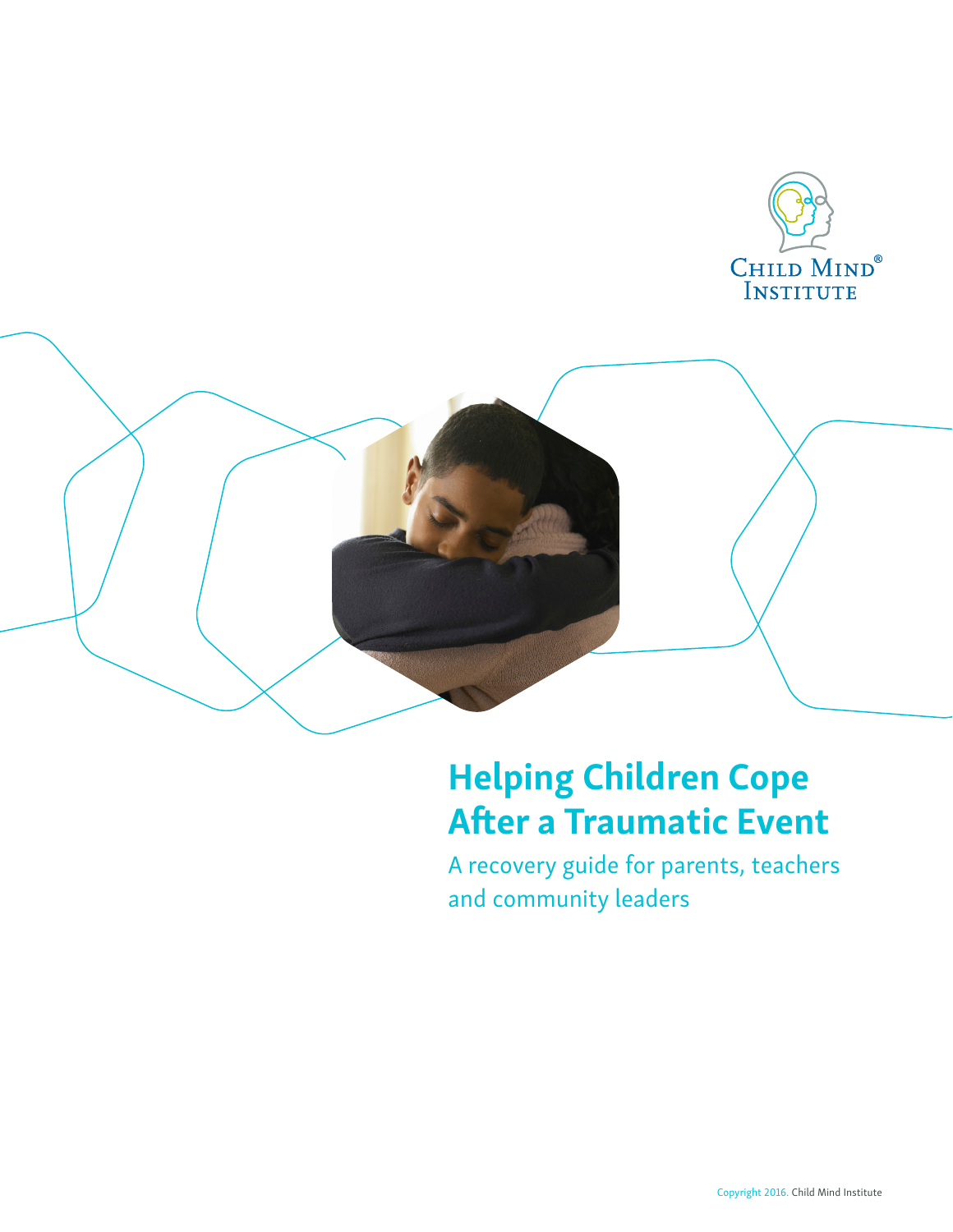

Child Mind Institute 445 Park Avenue New York, NY 10022

childmind.org

# Helping Children Cope After a Traumatic Event

TABLE OF CONTENTS

| -About This Guide                      | 3  |
|----------------------------------------|----|
| -Helpful Tips for Children of Any Age  | 4  |
| -Signs of Trauma                       | 5  |
| <b>AGE-BY-AGE GUIDE</b>                |    |
| -How to Help Children Ages 0-2         | 6  |
| -How to Help Children Ages 2-5         | 7  |
| -How to Help Children Ages 6-11        | 9  |
| -How to Help Children Ages 12-18       | 12 |
| -What Teachers Can Do to Help Students | 13 |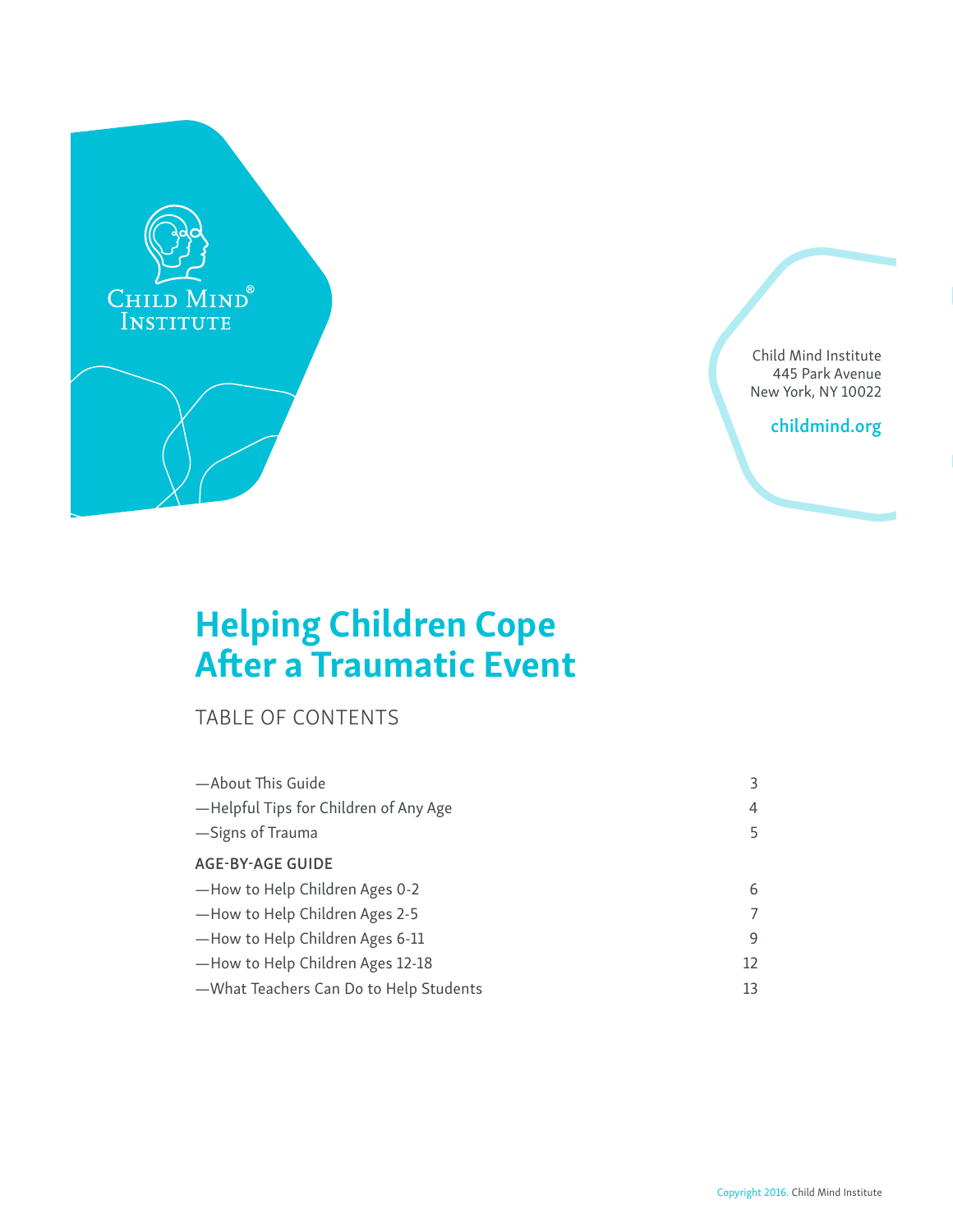

#### Introduction:

Dear Parents and Teachers,

In the wake of a traumatic event, you may be filled with worry or sadness. Yet no matter how concerned or overwhelmed you may feel, as parents and teachers you have the power to help children recover. Your comfort, support and reassurance can make them feel safe and secure, guide them through their fears and grief, and prevent them from suffering lasting psychological effects.

This guide was assembled by psychiatrists, psychologists and mental health experts who specialize in crisis situations. It offers simple tips on what to expect, what to do and what to look out for. There are general suggestions as well as age-specific information. If you or your children require assistance from a mental health professional, do not hesitate to ask a doctor or other health care provider for a recommendation.

Best,

Morring

Harold S. Koplewicz, MD President, Child Mind Institute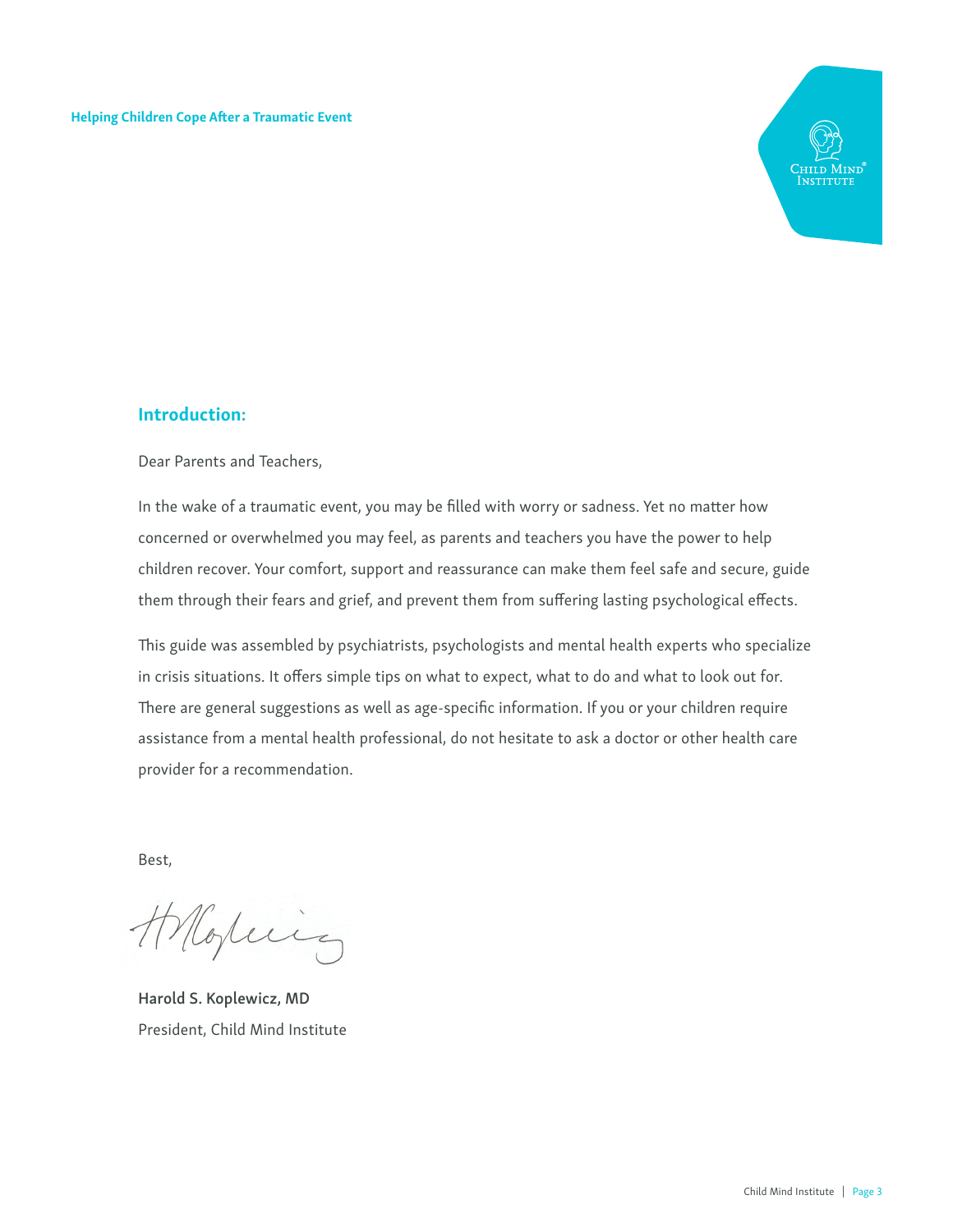## Helpful Tips for Children of Any Age

Make your child feel safe. All children, from toddlers to teens, will benefit from your touch — extra cuddling, hugs or just a reassuring pat on the back. It gives them a feeling of security, which is so important in the aftermath of a frightening or disturbing event. For specific information on what to do and say, see the Age-by-Age Guide.

Act calm. Children look to adults for reassurance after traumatic events have occurred. Do not discuss your anxieties with your children, or when they are around, and be aware of the tone of your voice, as children quickly pick up on anxiety.

Maintain routines as much as possible. Amidst chaos and change, routines reassure children that life will be okay again. Try to have regular mealtimes and bedtimes. If you are homeless or temporarily relocated, establish new routines. And stick with the same family rules, such as ones about good behavior.

Help children enjoy themselves. Encourage kids to do activities and play with others. The distraction is good for them, and gives them a sense of normalcy.

Share information about what happened. It's always best to learn the details of a traumatic event from a safe, trusted adult. Be brief and honest, and allow children to ask questions. Don't presume kids are worrying about the same things as adults.

Pick good times to talk. Look for natural openings to have a discussion.

Prevent or limit exposure to news coverage. This is especially critical with toddlers and school-age children, as seeing disturbing events recounted on television or in the newspaper or listening to them on the radio can make them seem to be ongoing. Children who believe bad events are temporary can more quickly recover from them.

Understand that children cope in different ways. Some might want to spend extra time with friends and relatives; some might want to spend more time alone. Let your child know it is normal to experience anger, guilt and sadness, and to express things in different ways — for example, a person may feel sad but not cry.

Listen well. It is important to understand how your child views the situation, and what is confusing or troubling to her. Do not lecture — just be understanding. Let kids know it is okay to tell you how they are feeling at any time.

Acknowledge what your child is feeling. If a child admits to a concern, do not respond, "Oh, don't be worried," because he may feel embarrassed or criticized. Simply confirm what you are hearing: "Yes, I can see that you are worried."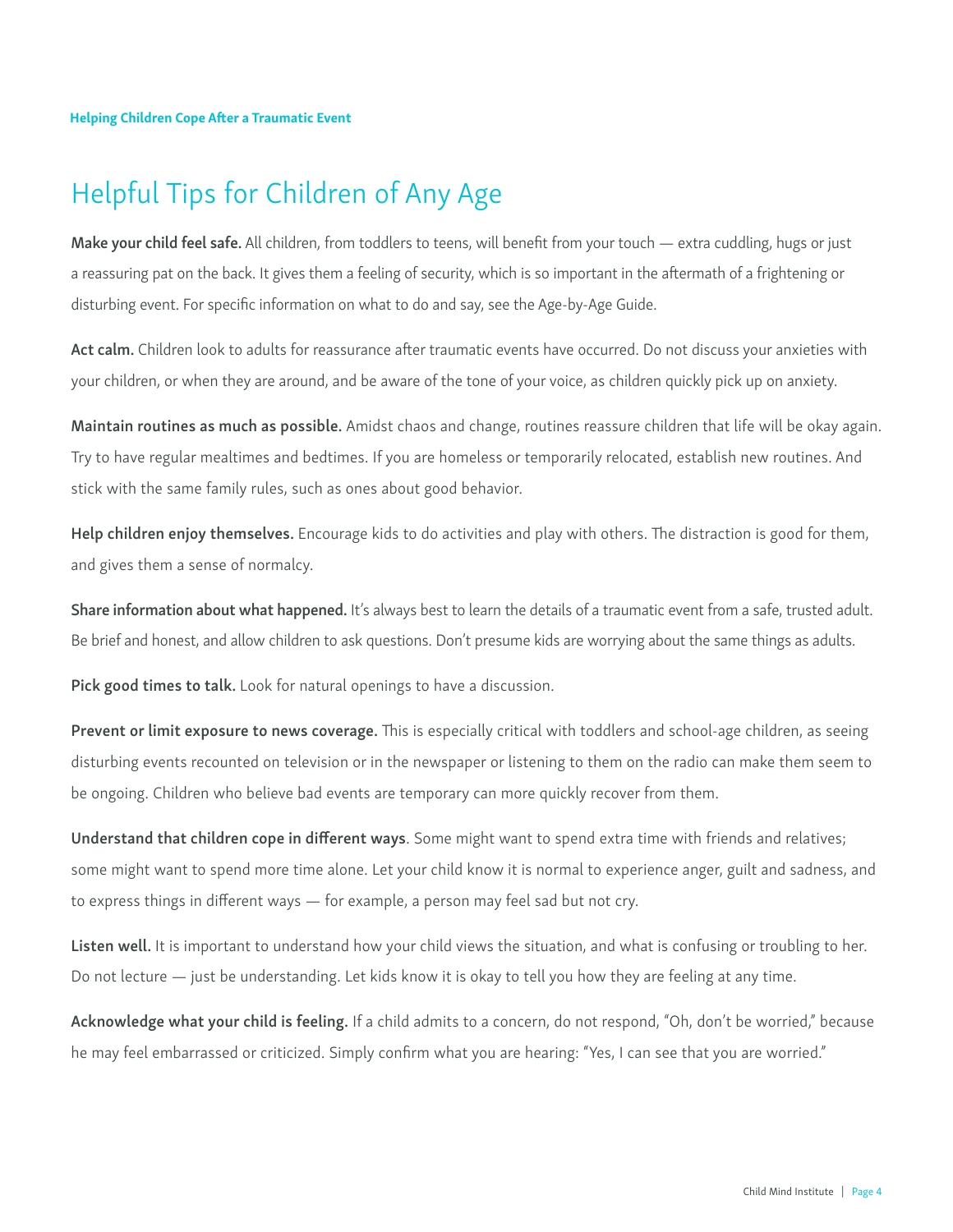Know that it's okay to answer, "I don't know." What children need most is someone whom they trust to listen to their questions, accept their feelings and be there for them. Don't worry about knowing exactly the right thing to say — after all, there is no answer that will make everything okay.

Realize the questions may persist. Because the aftermath of a disaster may include constantly changing situations, children may have questions on more than one occasion. Let them know you are ready to talk at any time. Children need to digest information on their own timetable, and questions might come out of nowhere.

#### Encourage family discussions about the death of a loved one.

When families can talk and feel sad together, it's more likely that kids will share their feelings.

Do not give children too much responsibility. It is very important not to overburden kids with tasks, or give them adult ones, as this can be too stressful for them. Instead, for the near future you should lower expectations for household duties and school demands, although it is good to have kids do at least some chores.

Give special help to kids with special needs. These children may require more time, support and guidance than other children. You might need to simplify the language you use, and repeat things very often. You may also need to tailor information to your child's strength; for instance, a child with language disability may better understand information through the use of visual materials.

#### Signs of Trauma

- Constantly replaying the event in their minds
- Nightmares
- Beliefs that the world is generally unsafe
- Irritability, anger and moodiness
- Poor concentration
- Appetite or sleep issues
- Behavior problems
- Nervousness about people getting too close
- Jumpiness from loud noises
- Regression to earlier behavior in young children, such as: clinging, bedwetting or thumb-sucking
- Difficulty sleeping
- Detachment or withdrawal from others
- Use of alcohol or drugs in teens
- Functional impairment: Inability to go to school, learn, play with friends, etc.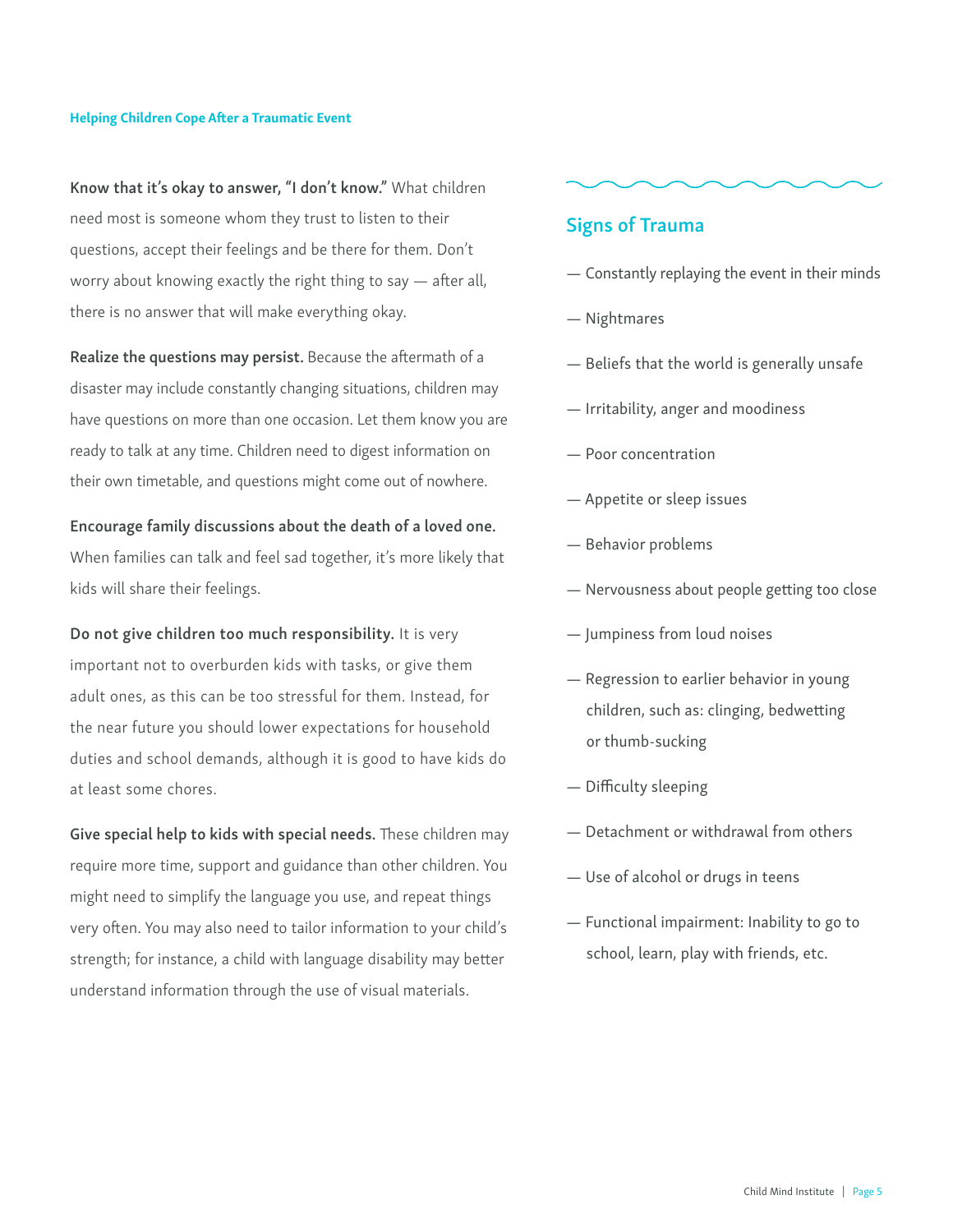Help children relax with breathing exercises. Breathing becomes shallow when anxiety sets in; deep belly breaths can help children calm down. You can hold a feather or a wad of cotton in front of your child's mouth and ask him to blow at it, exhaling slowly. Or you can say, "Let's breathe in slowly while I count to three, then breathe out while I count to three." Place a stuffed animal or pillow on your child's belly as he lies down and ask him to breathe in and out slowly and watch the stuffed animal or pillow rise and fall.

Watch for signs of trauma. Within the first month after a disaster it is common for kids to seem okay, or to seem generally cranky or clingy. After the shock wears off kids might experience more symptoms — especially children who have witnessed injuries or death, lost immediate family members, experienced previous trauma in their lives or who are not resettled in a new home.

Know when to seek help. Although anxiety and other issues may last for months, seek immediate help from your family doctor or from a mental health professional if they do not decrease or your child starts to hear voices, sees things that are not there, becomes excessively worried, has temper tantrums, or hurts himself or others (e.g., head banging, punching or kicking).

Take care of yourself. You can best help your child when you help yourself. Talk about concerns with friends and relatives; it might be helpful to form a support group. If you belong to a church or community group, keep participating. Try to eat right, drink enough water, stick to exercise routines and get enough sleep. Physical health protects against emotional vulnerability. To reduce stress, do deep breathing. If you suffer from severe anxiety that interferes with your ability to function, seek help from a doctor or mental health professional; if you don't have access to one, talk with a religious leader. Recognize your need for help and get it. Do it for your child's sake, if for no other reason.

## How to Help Children Ages 0-2

Infants sense your emotions, and react accordingly. If you are calm, your baby will feel secure. If you act anxious and overwhelmed, your baby may react with fussing, have trouble being soothed, eat or sleep irregularly or act withdrawn.

### What you can do:

Try your best to act calm. Even if you are feeling stressed or anxious, talk to your baby in a soothing voice.

Respond consistently to your baby's needs. The developmental task of this age is to trust caregivers so kids can develop a strong, healthy attachment.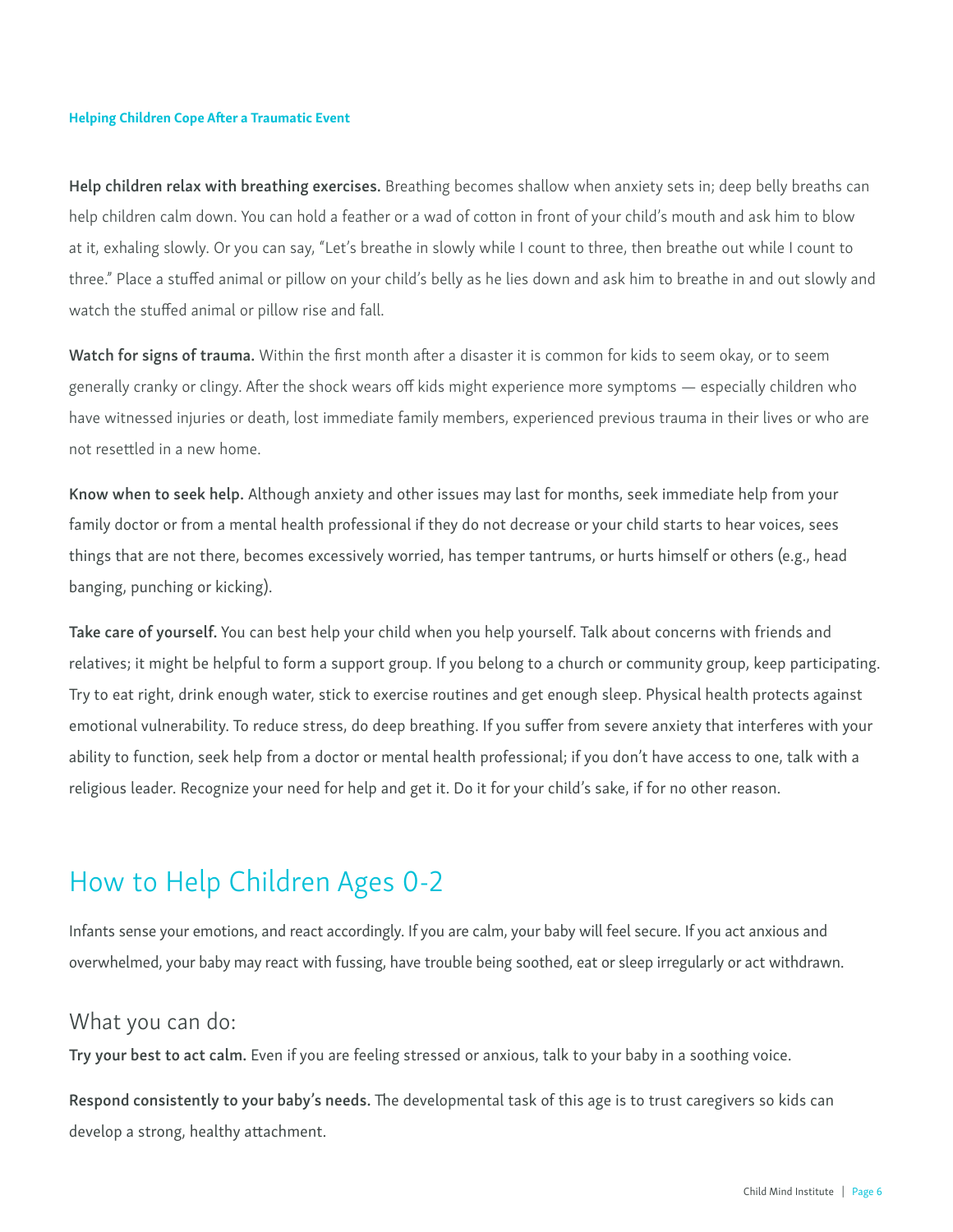Continue nursing if you have been breastfeeding. Although there is a myth that when a mother experiences shock her breast milk turns bad and could cause the baby to be "slow" or have learning disorders, that is not true. It is important to continue nursing your baby to keep her healthy and connected with you. You need to stay healthy to breastfeed, so do your best to eat enough and drink water.

Look into your baby's eyes. Smile at her. Touch her. Research shows that eye contact, touch and simply being in a mother's presence helps keep a baby's emotions balanced.

## How to Help Children Ages 2-5

At this age, although children are making big developmental advances, they still depend on parents to nurture them. As with babies, they typically respond to situations according to how parents react. If you are calm and confident, your child will feel more secure. If you act anxious or overwhelmed, your child may feel unsafe.

### What you can do:

Make your child feel safe. Hold, hug and cuddle your child as much as possible. Tell her you will take care of her when she feels sad or scared. With children who are learning to talk, use simple phrases such as, "Mommy's here."

Watch what you say. Little children have big ears and may pick up on your anxiety, misinterpret what they hear or be frightened unnecessarily by things they do not understand.

Maintain routines as much as possible. No matter what your living situation, do your best to have regular mealtimes and bedtimes. If you are homeless or have been relocated, create new routines. Try to do the things you have always done with your children, such as singing songs or saying prayers before they go to sleep.

Give extra support at bedtime. Children who have been through trauma may become anxious at night. When you put your child to bed, spend more time than usual talking or telling stories. It's okay to make a temporary arrangement for young children to sleep with you, but with the understanding that they will go back to normal sleeping arrangements at a set future date.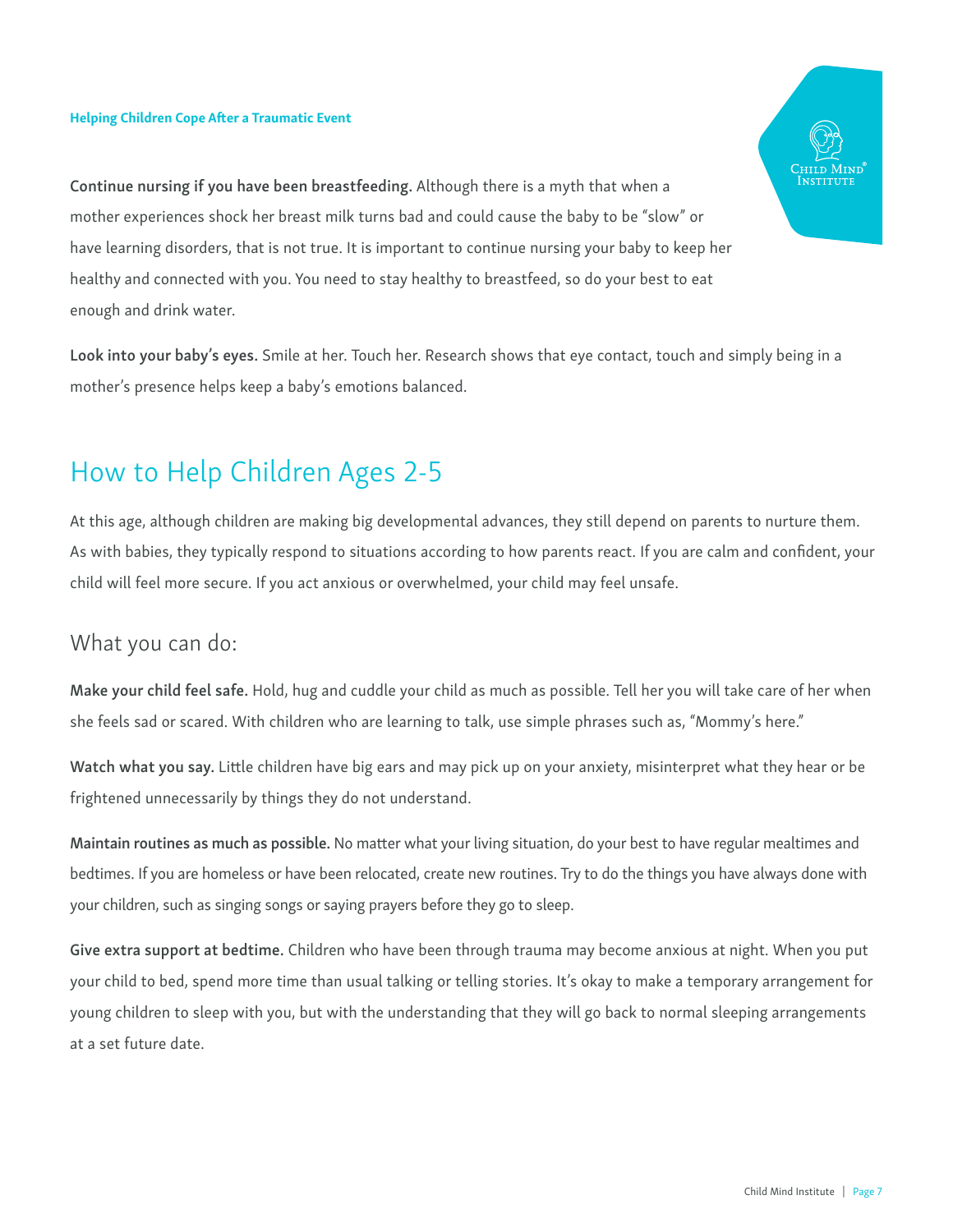Do not expose kids to the news. Young children tend to confuse facts with fears. They may not realize that the images they see on the news aren't happening again and again. They should also not listen to the radio.

Encourage children to share feelings. Try a simple question such as, "How are you feeling today?" Follow any conversations about the recent event with a favorite story or a family activity to help kids feel more safe and calm.

Enable your child to tell the story of what happened. This will help her make sense of the event and cope with her feelings. Play can often be used to help your child frame the story and tell you about the event in her own words.

Draw pictures. Young children often do well expressing emotions with drawing. This is another opportunity to provide explanations and reassurance. To start a discussion, you may comment on what a child has drawn.

If your child acts out it may be a sign she needs extra attention. Help her name how she feels: Scared? Angry? Sad? Let her know it is okay to feel that way, then show her the right way to behave — you can say, "It's okay to be angry, but it is not okay to hit your sister."

Get kids involved in activities. Distraction is a good thing for kids at this age. Play games with them, and arrange for playtime with other kids.

Talk about things that are going well. Even in the most trying times, it's important to identify something positive and express hope for the future to help your child recover. You can

### Typical reactions of children ages 2-5:

- Talking repeatedly about the event or pretending to "play" the event
- Tantrums or irritable outbursts
- Crying and tearfulness
- Increased fearfulness often of the dark, monsters or being alone
- Increased sensitivity to sounds like thunder, wind and other loud noises
- Disturbances in eating, sleeping and toileting
- Believing that the disaster can be undone
- Excessive clinging to caregivers and trouble separating
- Reverting to early behavior like baby talk, bedwetting and thumb-sucking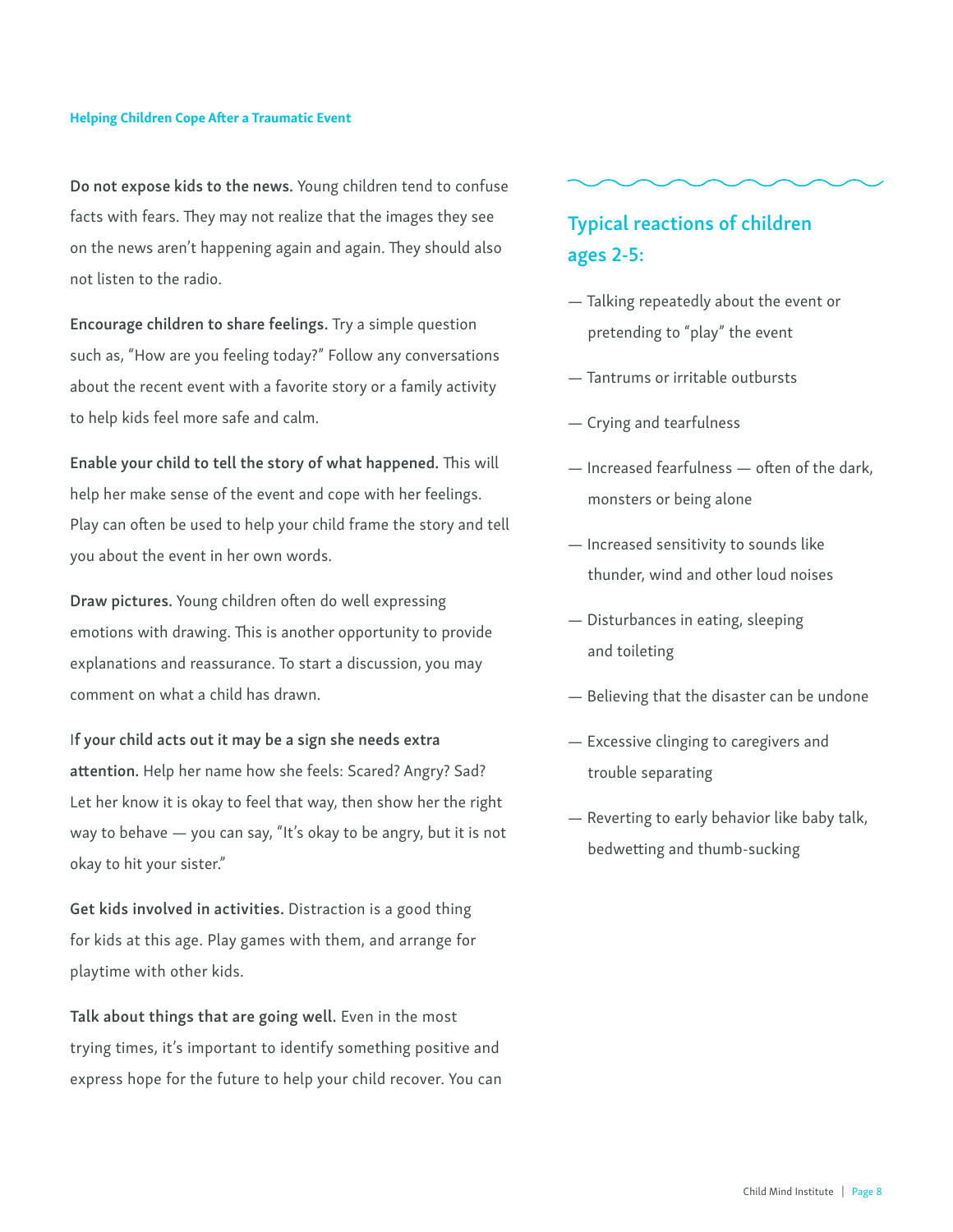

say something like, "We still have each other. I am here with you, and I will stay with you." Pointing out the good will help you feel better, too.

### To help kids ages 2-5 cope with the death of a loved one:

Speak to them at their level. Use similar experiences to help children understand, such as the death of a pet or changes in flowers in the garden.

Provide simple explanations. For example, "When someone dies, we can't see them anymore but we can still look at them in pictures and remember them."

Reassure your children. They might feel what happened is their fault, somehow; let them know it is not.

Expect repeated questions. That is how young children process information

## How to Help Children Ages 6-11

At this age, children are more able to talk about their thoughts and feelings and can better handle difficulties, but they still look to parents for comfort and guidance. Listening to them demonstrates your commitment. When scary things happen, seeing that parents can still parent may be the most reassuring thing for a frightened child.

### What you can do:

Reassure your child that he is safe. Children this age are comforted by facts. Use real words, such as hurricane, earthquake, flood, aftershock. For kids this age, knowledge is empowering and helps relieve anxiety.

Keep things as "normal" as possible. Bedtime and mealtime routines help kids feel safe and secure. If you are homeless or have been relocated, establish different routines and give your child some choice in the matter — for example, let her choose which story to tell at bedtime. This gives a child a sense of control during an uncertain time.

Limit exposure to television, newspapers and radio. The more bad news school-age kids are exposed to, the more worried they will be. News footage can magnify the trauma of the event, so when a child does watch a news report or listen to the radio, sit with him so you can talk about it afterward. Avoid letting your child see graphic images.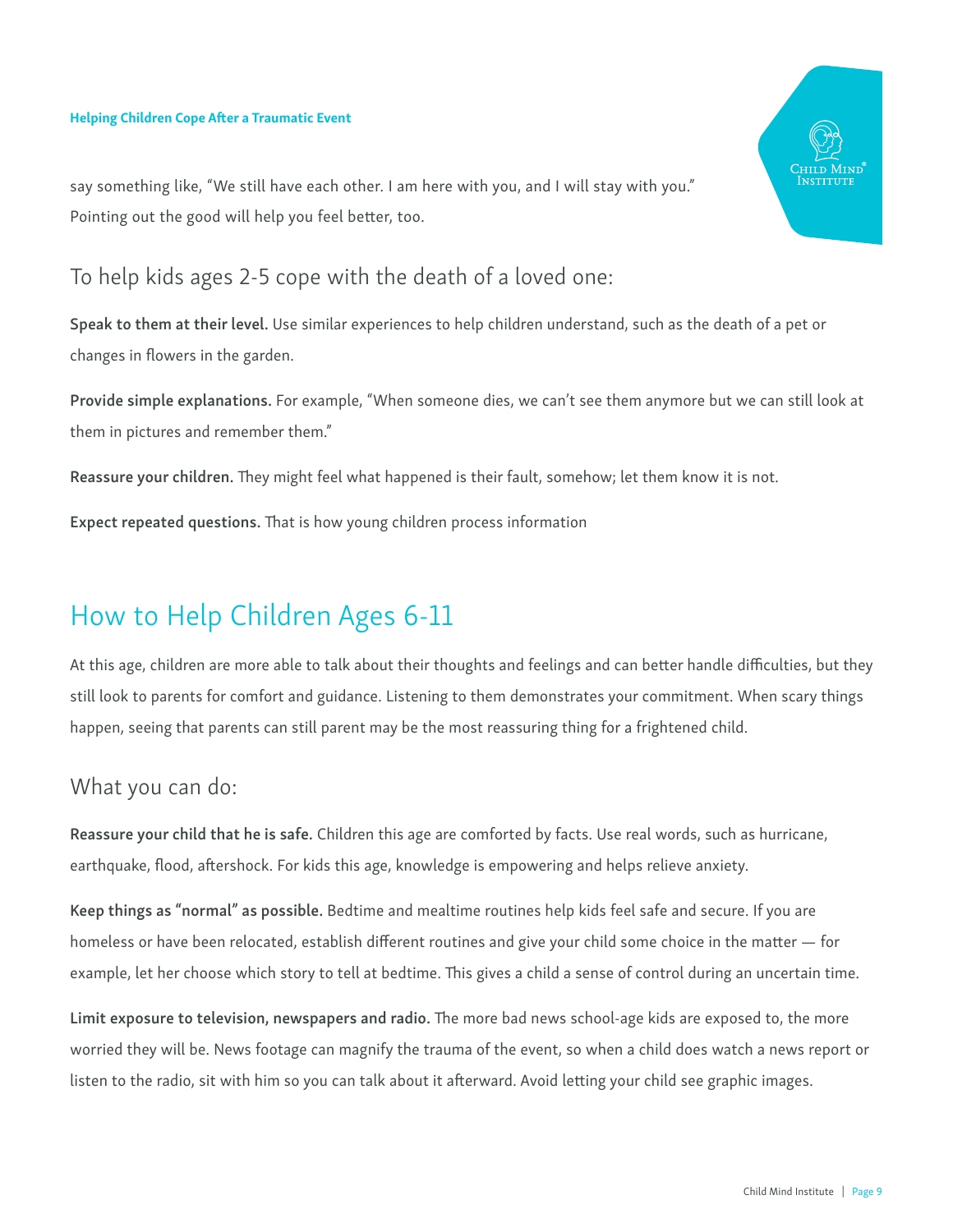Spend time talking with your child. Let him know that it is okay to ask questions and to express concerns or sadness. One way to encourage conversation is to use family time (such as mealtime) to talk about what is happening in the family as well as in the community. Also ask what his friends have been saying, so you can make sure to correct any misinformation.

Answer questions briefly but honestly. After a child has brought something up, first ask for his ideas so you can understand exactly what the concern is. Usually children ask a question because they are worried about something specific. Give a reassuring answer. If you do not know an answer to a question, it is okay to say, "I don't know." Do not speculate or repeat rumors.

Draw out children who do not talk. Open a discussion by sharing your own feelings — for example, you could say, "This was a very scary thing, and sometimes I wake up in the night because I am thinking about it. How are you feeling?" Doing this helps your child feel he is not alone in his concerns or fears. However, do not give a lot of detail about your own anxieties.

Keep children busy. Daily activities, such as playing with friends or going to school, may have been disrupted. Help kids think of alternative activities and organize playgroups with other parents.

Calm worries about friends' safety. Reassure your children that their friends' parents are taking care of them just as they are being cared for by you.

Talk about community recovery. Let children know that things are being done to keep them safe, or restore electricity and water, and that government and community groups are helping, if applicable.

### Typical reactions of children ages 6-11:

- Anxiety
- Increased aggression, anger and irritability (like bullying or fighting with peers)
- Sleep and appetite disturbances
- Blaming themselves for the event
- Moodiness or crying
- Concerns about being taken care of
- Fear of future injury or death of loved ones
- Denying the event even occurred
- Complaints about physical discomfort, such as stomachaches, headaches and lethargy, which may be due to stress
- Repeatedly asking questions
- Refusing to discuss the event (more typical among kids ages 9-11)
- Withdrawal from social interactions
- Academic problems (like trouble with memory and concentration, or refusing to attend school)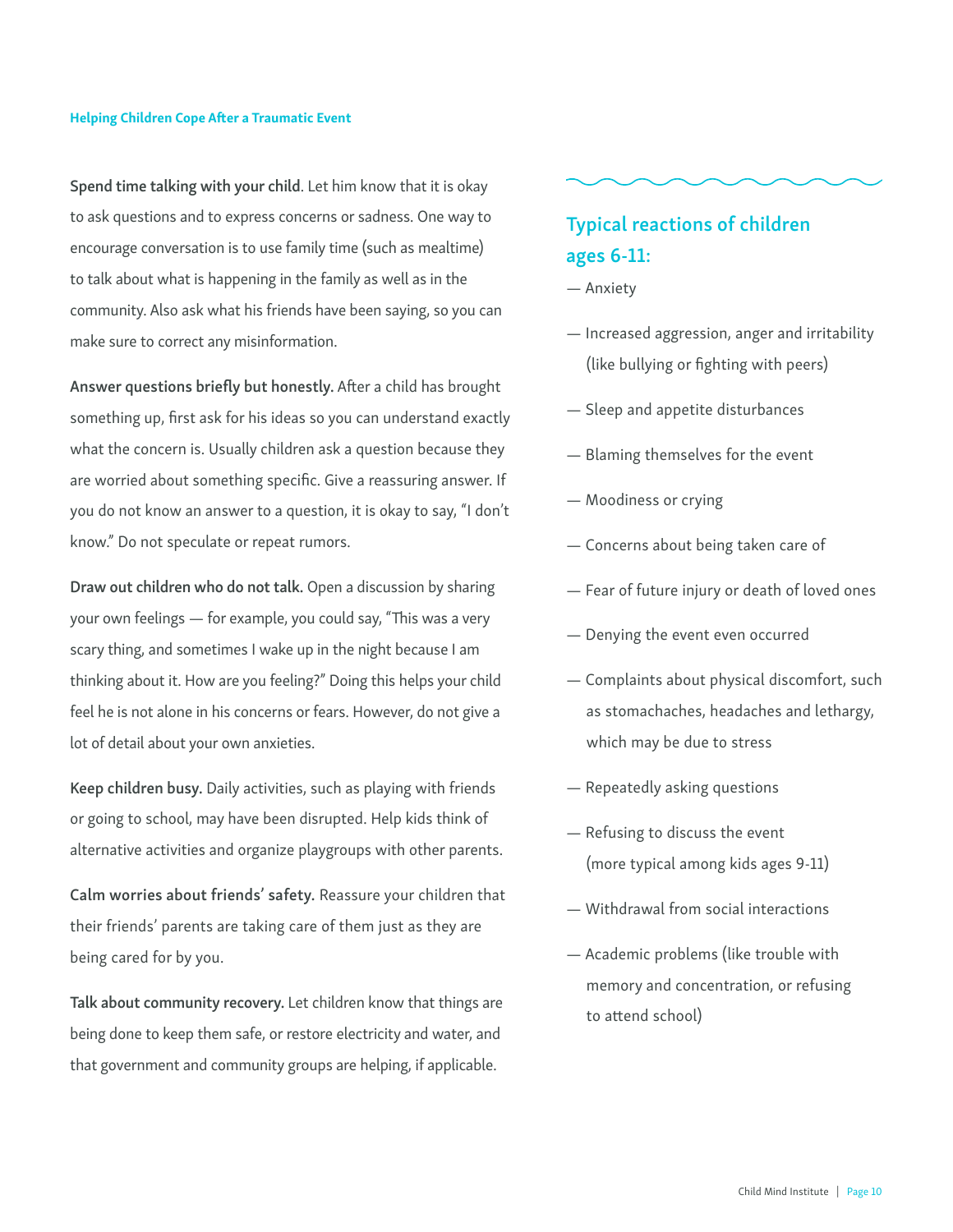Encourage kids to lend a hand. This will give them a sense of accomplishment and purpose at a time when they may feel helpless. Younger children can do small tasks for you; older ones can contribute to volunteer projects in the community.

Find the hope. Children need to see the future to recover. Kids this age appreciate specifics. For example, in the event of a natural disaster, you could say: "People from all over the country are sending medical supplies, food and water. They've built new places where people who are hurt will be taken care of, and they will build new homes. It'll be very hard like this for just a little while."

### To help kids ages 6-11 cope with the death of a loved one:

Find out what your child is thinking. Ask questions before you make assumptions about what your child wants to know. For example, you can say, "What's been different for you since Grandma died? What feelings have you been having? All of this is really hard to think about, but it's important for us to talk about it."

Use real words. Avoid confusing sayings like, "He went to a better place." School-age children are easily confused by vague answers. Instead, you can say, "Grandma has died, she is not coming back, and it is okay to feel sad about that."

Be as concrete as possible. Use simple drawings to describe things such as the body and injuries.

Inform your child. Let her know that anger and sadness are typical, and that if she avoids feelings she may feel worse later on.

Prepare the child for anticipated changes in routines or household functions. Talk about what the changes will mean for her.

Reassure your child. Help her understand it is okay, and normal, to have trouble with school, peers and family during this time.

Encourage meaningful memorializing. Pray together as a family and take your child with you to light a candle. Your child might also want to write a letter to the deceased person or draw a picture you can hang up.

Be patient. Kids up to age 11 may think death is reversible, and can have trouble accepting the fact that the person may not return. You might need to say repeatedly, "He died and is not coming back, and I am sad."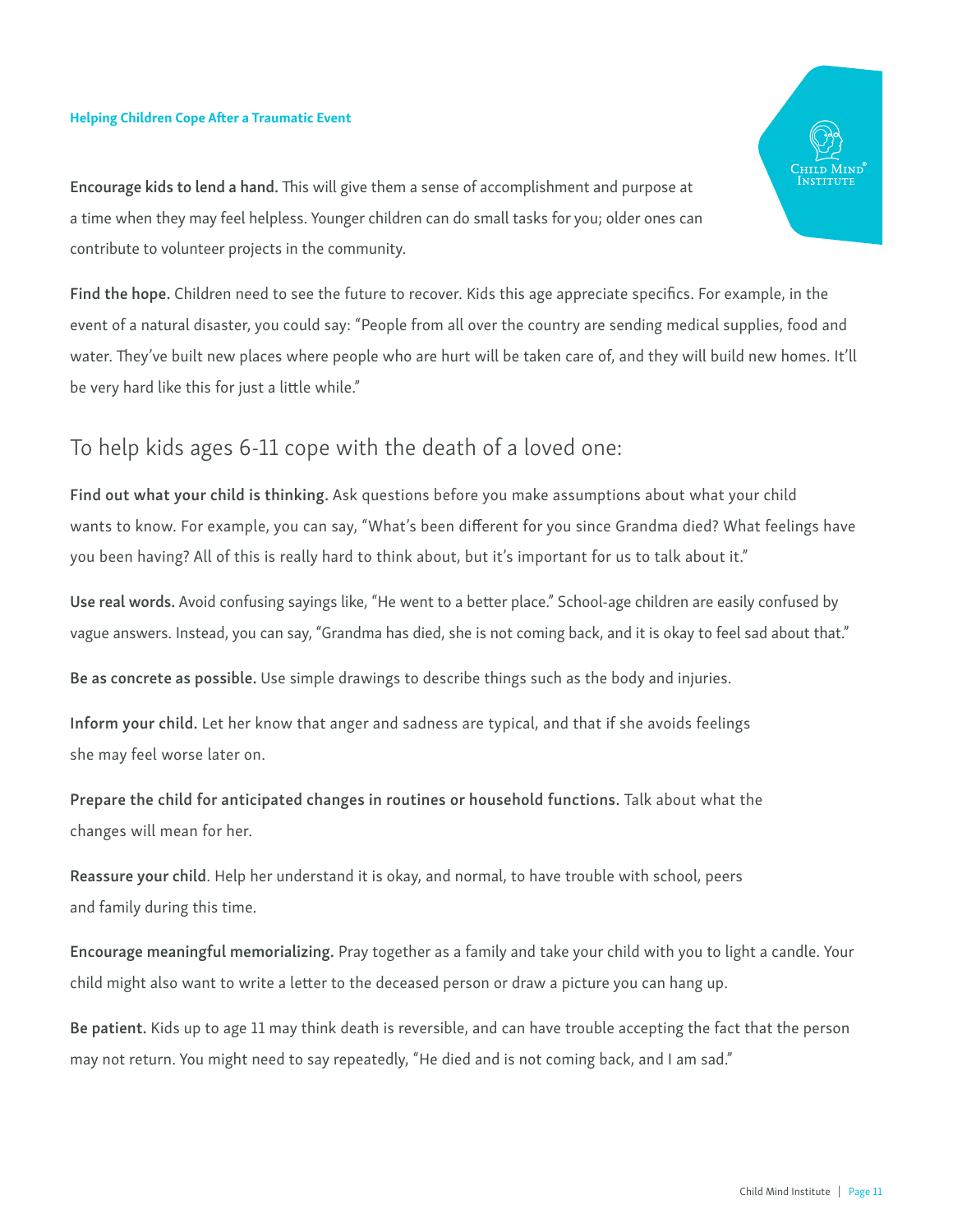## How to help children ages 12-18

Adolescence is already a challenging time for young people, who have so many changes happening in their bodies. They struggle with wanting more independence from parents, and have a tendency to believe they are invincible and nothing can harm them. Traumatic events can make them feel out of control, even if they act as if they are strong. They will also feel bad for people affected by the disaster, and have a strong desire to know why the event occurred.

### What you can do:

Make your teen feel safe again. Adolescents do not like to show vulnerability; they may try to act as if they are doing fine even though they are not. While they may resist hugs, your touch can help them feel secure. You can say something like, "I know you're grown now, but I just need to give you a hug."

Help teens feel helpful. Give them small tasks and responsibilities in the household, then praise them for what they have done and how they have handled themselves. Do not overburden teens with too many responsibilities, especially adult-like ones, as that will add to their anxiety.

Open the door for discussion. It's very typical for teens to say they don't want to talk. Try to start a conversation while you are doing an activity together, so that the conversation does not feel too intense or confrontational.

Consider peer groups. Some teenagers may feel more comfortable talking in groups with their peers, so consider organizing one. Also encourage conversation with other trusted adults, like a relative or teacher.

### Typical reactions of children ages 12-18:

- Avoidance of feelings
- Constantly thinking about the disaster
- Distancing themselves from friends and family
- Anger or resentment
- Depression and extreme sadness
- Panic and anxiety, including worrying about the future
- Mood swings and irritability
- Changes in appetite and sleep habits
- Academic issues, such as trouble with memory and concentration, or refusing to attend school
- Participation in risky or illegal behavior, like drinking alcohol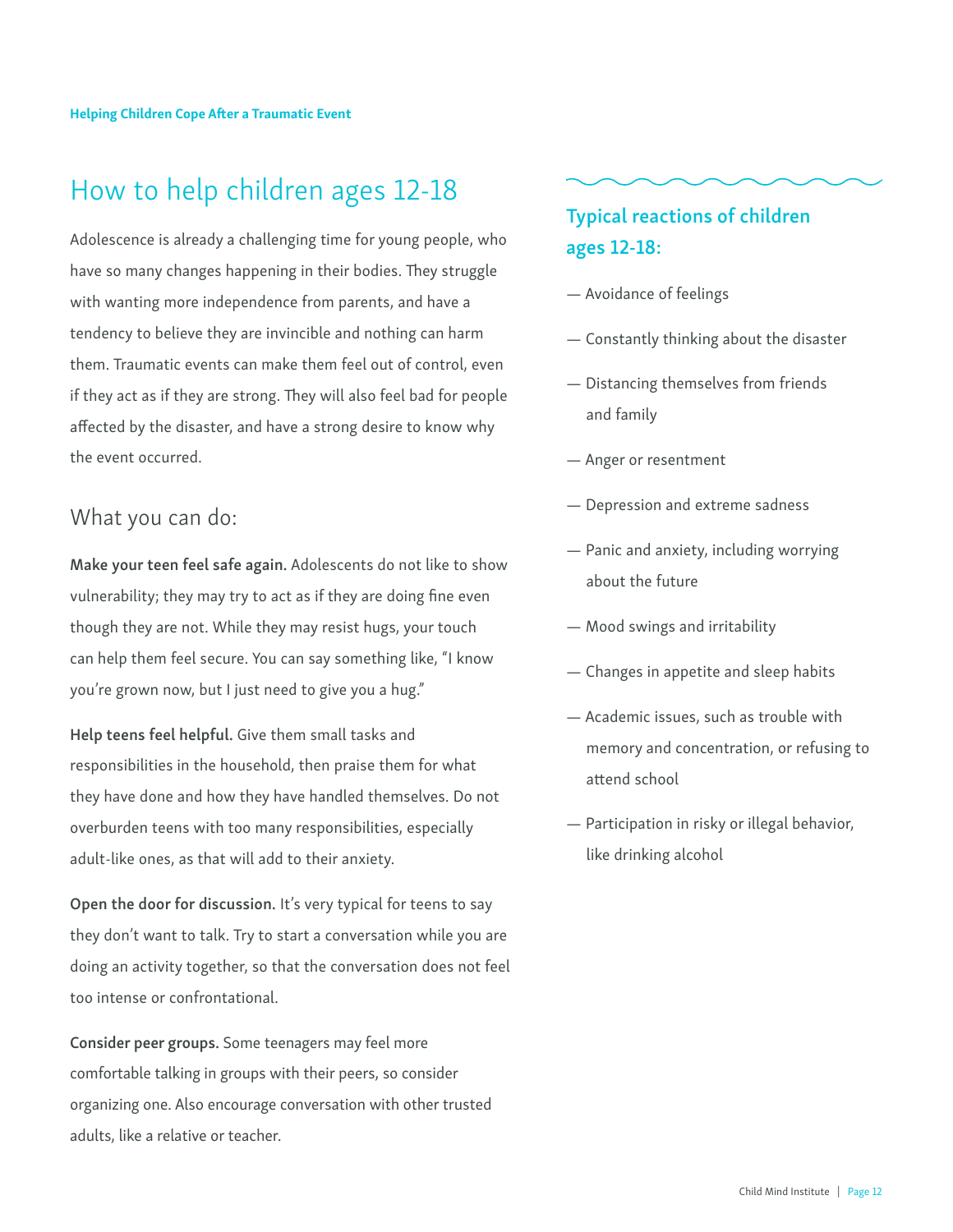Limit exposure to television, newspapers and radio. While teens can handle the news better than younger kids, those who are unable to detach themselves from television or the radio may be trying to deal with anxiety in unhealthy ways. In any case, talk with your teen about the things she has seen or heard.

Help your teen take action. Kids this age will want to help the community. Find appropriate volunteer opportunities.

Be aware of substance abuse. Teens are particularly at risk for turning to alcohol or drugs to numb their anxiety. If your teen has been behaving secretively or is seemingly drunk or high, get in touch with a doctor. And talk to your teen in a kind way. For example, "People often drink or use drugs after a disaster to calm themselves or forget, but it can also cause more problems. Some other things you can do are take a walk, talk to me or your friends about how you feel, or write about your hopes for a better future."

### How to help kids ages 12-18 cope with the death of a loved one:

Be patient. Teens may have a fear of expressing emotions about death. Encourage them to talk by saying something like, "I know it is horrible that Grandma has died. Experts say it's good to share our feelings. How are you doing?"

Be very open. Discuss the ways you feel the death may be influencing her behavior.

Be flexible. It is okay, at this time, to have a little more flexibility with rules and academic and behavioral expectations.

Memorialize meaningfully. Pray together at home and include your teen in memorial ceremonies. She might also appreciate doing a private family tribute at home.

## What teachers can do to help students

Resume routine as much as possible. Children tend to function better when they know what to expect. Returning to a school routine will help students feel that the troubling events have not taken control over every aspect of their daily lives.

Maintain expectations of students. Things don't need to be perfect, but needing to do some homework and simple classroom tasks is very helpful.